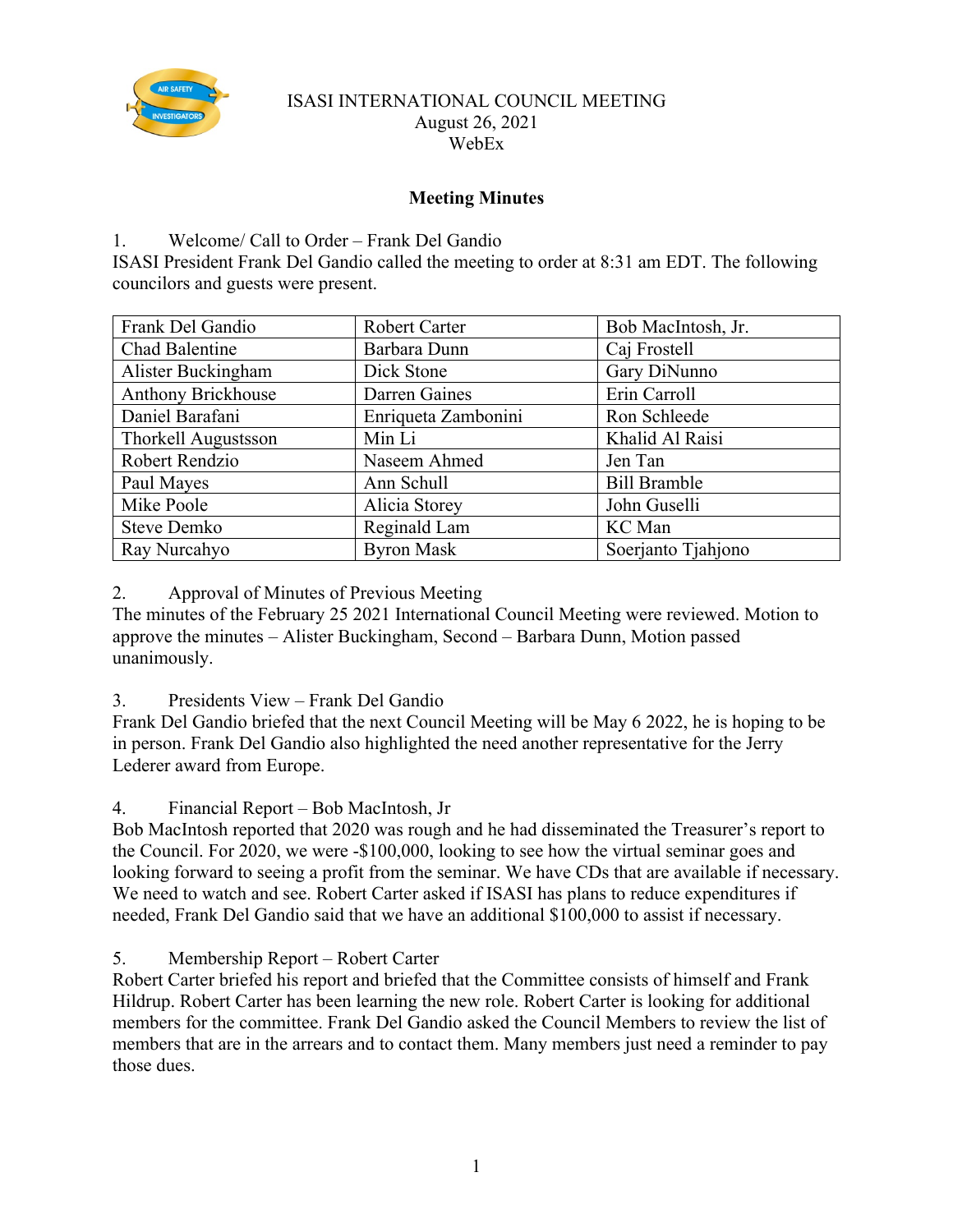6. Report of the ISASI Forum Editor – Gary DiNunno

Gary DiNunno briefed that the July- September issue has been sent to the printer within the week. Gary DiNunno briefed that they had sent out 665 digital and printed issues for the United States and 699 digital and print issues internationally. Gary DiNunno mentioned that he has used all the 2019 and 2020 papers.

Frank Del Gandio briefed that the cost of printing and sending the magazine is \$8.40 US / \$19.96 International per issue.

John Guselli mentioned that another organization he belongs to charges more for print copies of the magazine as part of the membership dues. Robert Rendzzio supported a reduction in dues for digital copies. Frank Del Gandio asked the Council if they would support the discount and there were no dissents. Robert Carter supported

7. Vice President's Report – Robert Carter Robert Carter thanked the membership for being elected.

8. Secretary's Report – Chad Balentine

Chad Balentine has been working on the minutes for the Council Meeting as well as getting ready for the virtual meeting and thanked everyone for participating in the prep sessions. Frank Del Gandio reminded the Council of the Bylaw changes where the minutes once approved will be uploaded onto the ISASI Website.

9. Executive Advisor's Report – Dick Stone No report

10. Website review – Frank Del Gandio No report

11. Seminars – Barbara Dunn

# a. 2021 Virtual

Barbara Dunn briefed the 2021 Virtual Seminar. 334 delegates registered, 54 are nonmembers of ISASI, and 161 (48%) folks who have never attended an ISASI Seminar. Barbara Dunn said that they are looking at an approximate gross profit of \$100,000 and expenses have been very minimal. Barbara Dunn mentioned that all the papers will be captured in DropBox with author's contact information.

The seminar will be recorded and available to registered attendees for 90 days following the seminar.

Mike Poole mentioned the high number of TSB attendees is probably due to the virtual nature and no required travel. Barbara Dunn discussed that they are looking at hybrid events in the future. Frank Del Gandio thanked Barbara Dunn and Elaine Parker for all of the work put into the virtual seminar.

b. 2022 Brisbane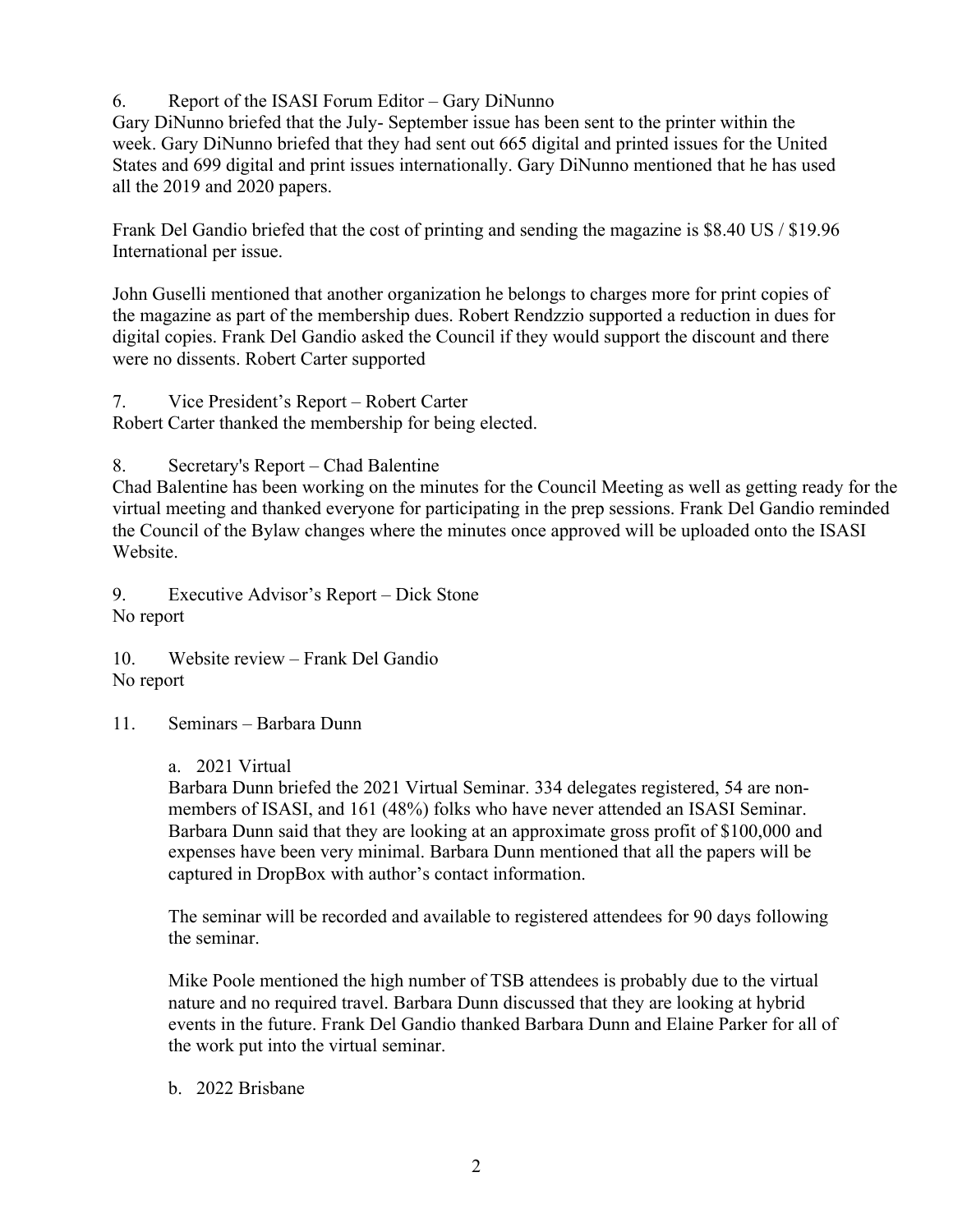Paul Mayes briefed the 2022 Seminar in Brisbane. The Seminar is scheduled to be held August 29 – September 1 and they are looking at the possibility of making it a hybrid event. Paul Mayes mentioned that all options are open based on the pandemic.

# 12. Reports of National Societies/Councilors:

### a. *AsiaSASI –* Jen Tan

Jen Tan introduced the *AsiaSASI* Executive Committee. The society updated their bylaws to expand their membership on the Executive Committee. The new Executive Committee's term will be from September 5, 2021 – September 4, 2023. The society is looking to form a working group within their society on cabin safety.

## b. *ASASI* – John Gusseli

John Gusseli is working on encourage and develop the next generation of membership. They are increasing communications with the younger membership along with providing sponsorship for the Australia-New Zealand Regional Seminar. They are also providing two complementary memberships as well to encourage membership. They currently have 130 active members.

## *c. CSASI –* Byron Mask

Byron Mask provided a report and thanked Barbara Dunn and Elaine Parker for their leadership over the years to *CSASI*. The new leadership is working to modernize their accounting system for the society. They are looking at updating the website. They had added 4 new members and 2 new corporate members and are looking to have meetings in the future – one in the East and one in the West. They are looking at ways to reduce costs.

### d. *ESASI –* Robert Carter

Robert Carter briefed that the society has been quite active, and they have hosted several webinars (aviation insurance, etc.). They postponed the Budapest Regional Seminar until next year. The will have elections in the Fall 2021 and are looking to bring in newer, younger individuals. They did hold a 2-day virtual seminar in July. *ESASI* held its annual meeting virtually and approved their updated Constitution.

### e. *KSASI* –

No report submitted.

# f. *LASASI* – Daniel Barafani/ Enriqueta Zambonini

Daniel Barafani briefed his presentation. *LASASI* was a difficult year, but they are working to grow their society. Daniel Barafani discussed the Directive Committee. They held their first annual meeting in March 2021 to promote their society, which included discussions on aviation crisis and recovery, health issues and operational safety during the pandemic.

Enriqueta Zambonini continued the briefing with doing a webinar on a case study on MH370, which was very well received. They would like to hold virtual meetings with other chapters/societies and they are expecting to hold a second virtual meeting in November. They are also planning on sending out a newsletter before the end of 2021.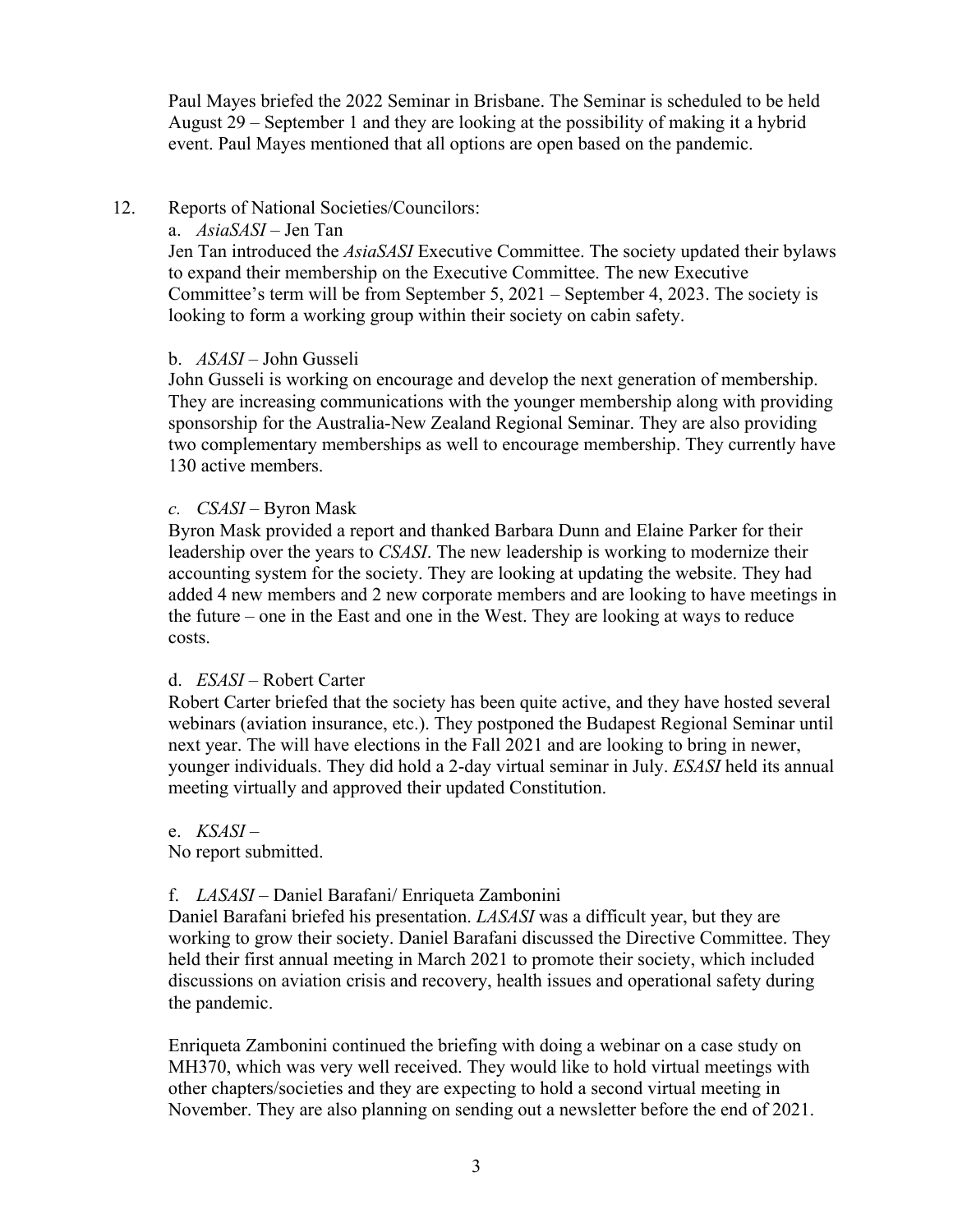# g. *MENASASI –* Khalid Al Raisi

Khalid Al Raisi briefed that they were supposed to meet in Abu Dhabi this year, but that had to be postponed due to travel restrictions. Due to the pandemic, they have lost members, but are working to get these members to re-join. They are working on a website for accident investigators for the region and expects to launch the website at the end of September and hope to have a webinar in November.

### h. *NZSASI* – Alister Buckingham

Alister Buckingham briefed that it has been quiet due to the pandemic. They did hold a virtual meeting in July. They currently have 43 members and did lose their Society Secretary/ Treasurer due to the pandemic who lost their job.

#### i. *PakistanSASI* – Naseem Ahmed

Naseem Ahmed briefed his submitted report. They had a very successful seminar in 2019. They have continued to face issues with membership.

#### j. *USSASI* – Steve Demko

Steve Demko is thankful for the opportunity to serve as the USSASI president. He is looking to have an in-person society meeting in the future or perhaps a hybrid-virtual options. Steve Demko said that they are looking forward to seeing the success of the 2021 virtual ISASI Seminar.

SERC – Alicia Storey briefed that they were unable to hold a 2021 regional seminar, but looking to an in-person regional seminar in 2022. They are also looking to host the 2023 ISASI Seminar.

### k. *International Councilor –* Caj Frostell

Caj Frostell briefed that the majority of his work is through email due to the pandemic.

### 13. Rudy Kapustin Scholarship – Chad Balentine

Chad Balentine briefed that the Rudy Kapustin Scholarship Selection Committee had 16 applications and they selected 3 scholarship winners who will be presenting at the virtual seminar. With the virtual seminar, the committee will allow the winners to use the extra monies to attend the 2022 ISASI seminar in Brisbane.

### 14. Reports of the ISASI Committees Roger Cox is now the Chair of the Audit Committee.

### 15. Reports of the Working Groups

Corporate Affairs – Erin Carroll

Erin Carroll briefed that there are 16 corporate members in the arrears. The working group continues to reach out to these corporate members. The general feedback is that most corporate members are hoping to renew in the future.

#### Cabin Safety – Barbara Dunn

Barbara Dunn briefed that they are continuing to work on updating the Cabin Accident Investigation Manual through ICAO's Cabin Safety Working Group. They will be meeting during the ISASI Seminar.

Flight Data – Mike Poole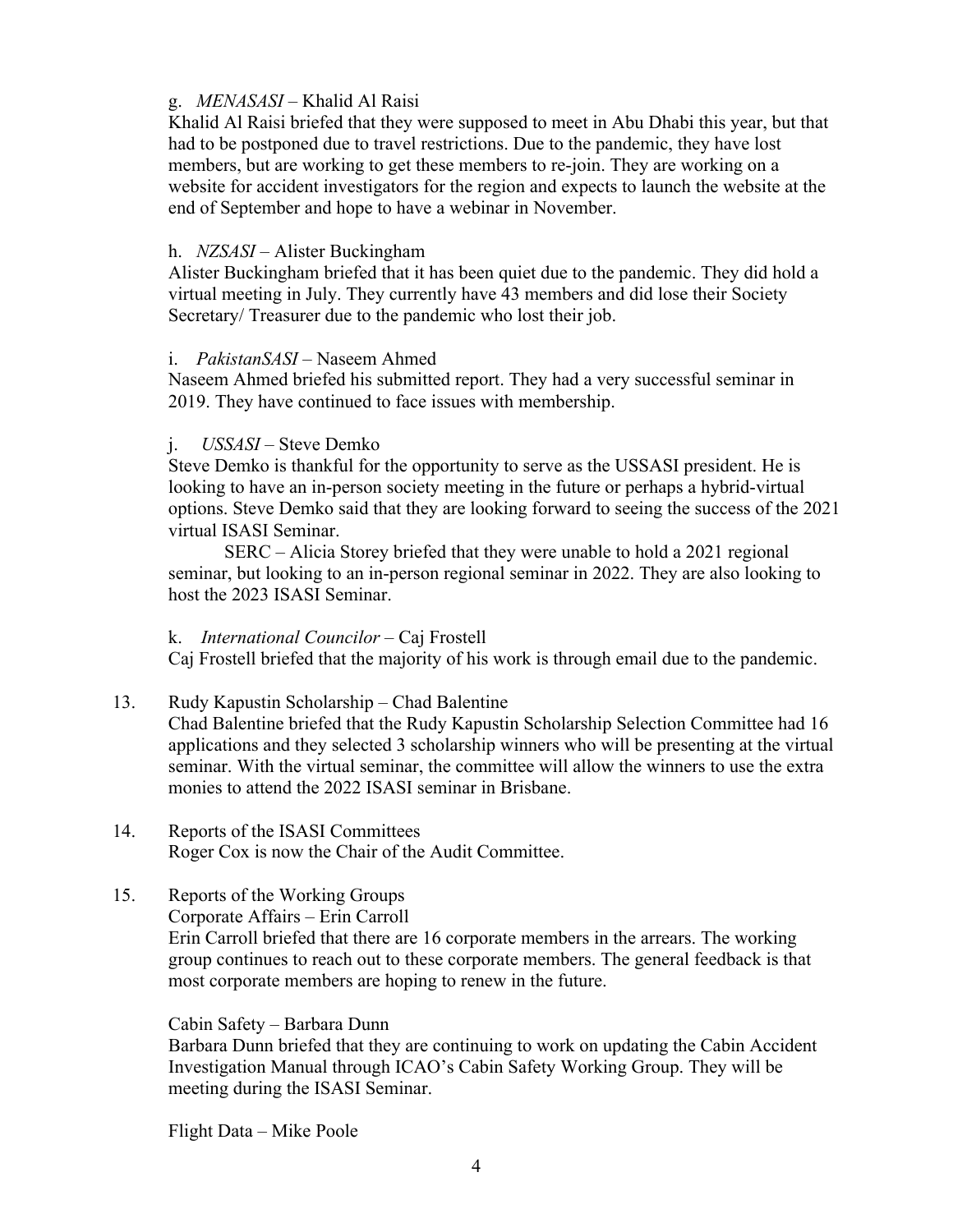Mike Poole briefed updates to the ED-112B and will summary when it is completed.

Government Air Safety Investigator – Frank Del Gandio Marcus Costas has recently stepped down from ICAO and Frank Del Gandio is currently the Chair of the Working Group.

ICAO – Bob MacIntosh

Bob MacIntosh briefed that they are waiting to hear the status of the AIG going forward with Marcus Costas' departure. Caj Frostell does not see the AIG going away.

Promotion of ISASI - Daniel Barafani

16. ISASI Coordinator of Student Outreach & Mentoring Report – Anthony Brickhouse Nothing to report

17. Old Business – Electronic Membership Form

John Guselli gave an update on the 'Membership management' software previously briefed to the ICM in February 2021. This had come from a WG paper (John Guselli, Anthony Brickhouse, Graham Braithwaite, Barry Wiszniowski) put forward in late 2020. This paper recommended upgrading from the 'effective but not efficient' largely manual system currently in place for processing ISASI applications and continuing subscriptions.

SRCA, principally Alicia Storey, had been commissioned to review 'off-the-shelf' software options and the preferred application ('Wild Apricot') was trialed. Advantages included reasonable cost, 'contingency resilience' because of its distributed nature, capacity to update, automatic features, ability to handle credit cards and compatibility with current ISASI accounting software. The trials by SRCA and early reviews by John Guselli and Robert Carter led this group of three to recommend to the ICM that this be adopted for the Society. Alicia Storey added that, with support, this large transition for the Office Manager could be achieved successfully, hopefully in time for the new subscription season in October.

Frank Del Gandio proposed going for the cost-saving '2-year' Wild Apricot software, seconded by Barbara Dunn and accepted by the meeting, without dissent. John Guselli further suggested that this include whatever updates might be needed for the Office Manager's computer and a few days in-person support by Alicia Storey at implementation. Accepted without dissent.

'**Affiliate Membership bylaw Recommendation**' – it was briefly clarified that the ISASI Executive Committee and the ICM had previously accepted the John Guselli WG recommendation to simplify the membership categories by merging 'Affiliate' category into 'Corporate'. This had not appeared in the recent Bylaw proposals voted on by the ISASI membership but this will be managed at the next Bylaw revision.

# **18 – 'Off Agenda' – AOB**

Bill Bramble gave a brief update on the **Human Factors WG.** There are currently seven agencies contributing to this ISASI group, all with full-time dedicated HF specialists and the online workspace has been working well. It is a good forum for discussing particular issues, with some 15 people interacting. Frank Del Gandio asked for a 'How to do HF investigations' paper and Bill Bramble agreed the WG will update the HF material on the website.